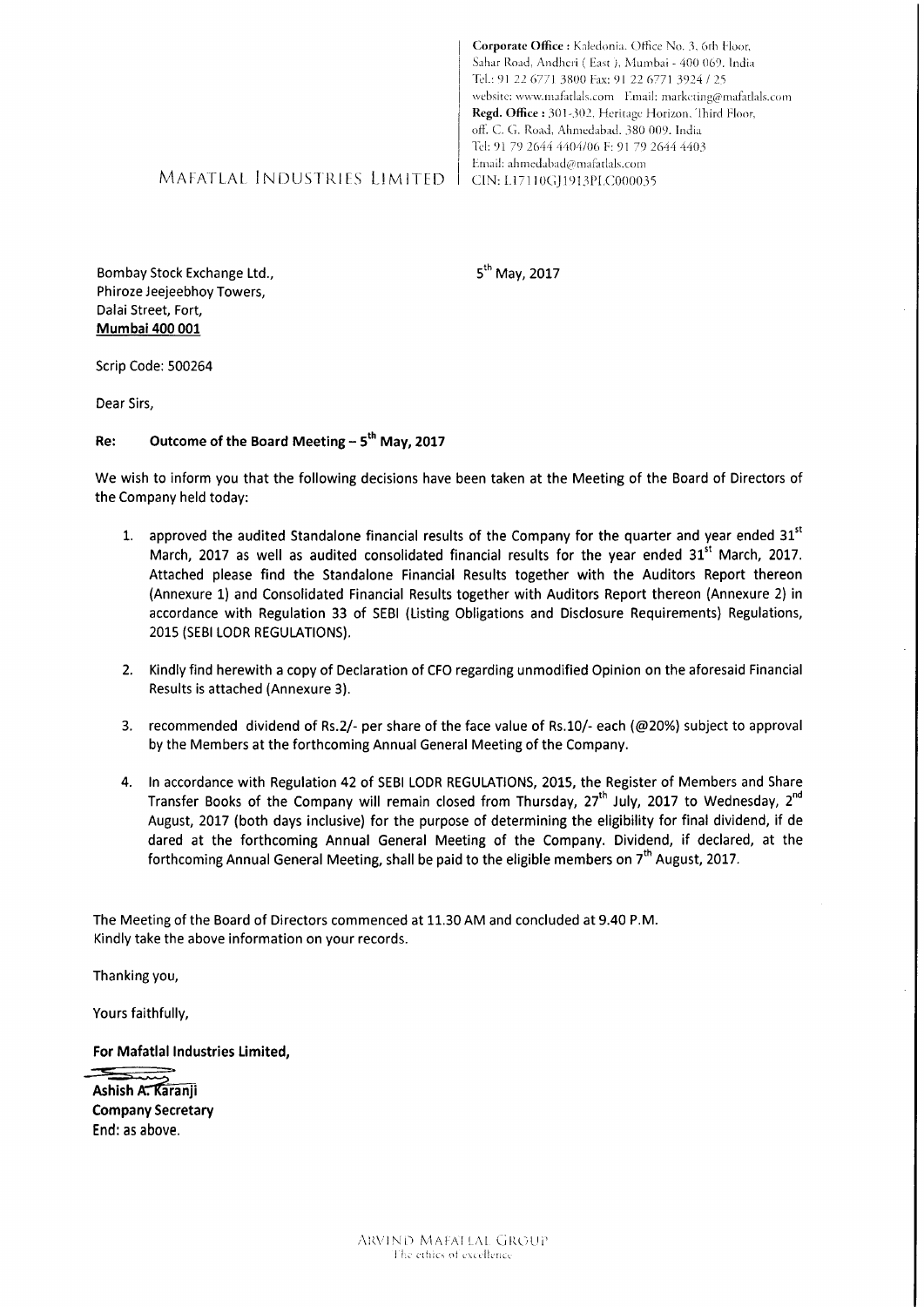#### MAFATLAL INDUSTRIES LIMITED ctN L1711ocJ1913PLC000035

Regd. Office: 301-302, Heritage Horizon, 3rd Floor, Off C. G. Road, Navrangpura, Ahmedabad - 380 009.

# STATEMENT OF STANDALONE AUDITED FINANCIAL RESULTS FOR THE QUARTER AND YEAR ENDED 31ST MARCH. 2017

( Rs in lakhs )

|                |                                                                                                   | For the quarter |                          |                |                                                            |               |
|----------------|---------------------------------------------------------------------------------------------------|-----------------|--------------------------|----------------|------------------------------------------------------------|---------------|
| Sr.            | <b>PARTICULARS</b>                                                                                |                 | ended on                 |                | <b>Audited</b><br>Audited<br>Current year<br>Previous year |               |
| No.            |                                                                                                   |                 |                          |                | ended                                                      | ended         |
|                |                                                                                                   | 31.03.2017      | 31.12.2016               | 31.03.2016     | 31.03.2017                                                 | 31.03.2016    |
|                |                                                                                                   | (Audited)       |                          | (Audited)      |                                                            |               |
|                |                                                                                                   | (Refer Note 3)  | (Unaudited)              | (Refer Note 3) | $(12$ months $)$                                           | $(12$ months) |
|                |                                                                                                   | (1)             | (2)                      | (3)            | (4)                                                        | (5)           |
| $\mathbf{1}$   | Income from operations                                                                            |                 |                          |                |                                                            |               |
| a              | Net sales/ income from operations                                                                 | 30.514.17       | 27,379.08                | 39,895.36      | 1.24.192.10                                                | 1,29,498.17   |
|                |                                                                                                   |                 |                          |                |                                                            |               |
| $\mathbf b$    | Other Operating Income                                                                            | 770.95          | 618.71                   | 688.44         | 2,830.18                                                   | 2,810.57      |
|                |                                                                                                   |                 |                          |                |                                                            |               |
|                | Total income from operations                                                                      | 31,285.12       | 27,997.79                | 40,583.80      | 1,27,022.28                                                | 1,32,308.74   |
| $\overline{2}$ | <b>Expenses</b>                                                                                   |                 |                          |                |                                                            |               |
| a              | Cost of materials consumed                                                                        |                 |                          |                |                                                            |               |
| b              | Purchases of stock-in-trade                                                                       | 10,313.92       | 8.954.01                 | 8.445.22       | 37,181.00                                                  | 29.985.25     |
| c              | Changes in inventories of finished goods, work-in-progress and stock-in-trade                     | 10,428.20       | 10,387.64                | 20,453.20      | 47,528.75                                                  | 58,872.11     |
| đ              | Employee benefits expense                                                                         | (502.45)        | (1,755.33)               | (247.55)       | (2,705.50)                                                 | (2,413.05)    |
| e              | Depreciation and amortization                                                                     | 3.310.55        | 3,294.70                 | 3.073.97       | 12,779.51                                                  | 12,159.64     |
| f              | Other expenditure                                                                                 | 786.57          | 752.29                   | 576.10         | 2,705.59                                                   | 2,119.18      |
|                | <b>Total expenses</b>                                                                             | 7,600.78        | 7,102.16                 | 7,429.82       | 29,520.54                                                  | 29,742.80     |
|                |                                                                                                   | 31,937.57       | 28,735.47                | 39,730.76      | 1,27,009.89                                                | 1,30,465.93   |
| 3              | Profit / (Loss) from operations before other income, finance costs and                            |                 |                          |                |                                                            |               |
|                | exceptional items (1-2)                                                                           |                 |                          |                |                                                            |               |
|                |                                                                                                   | (652.45)        | (737.68)                 | 853.04         | 12.39                                                      | 1,842.81      |
| 4              | Other income                                                                                      | 104,40          |                          |                |                                                            |               |
|                |                                                                                                   |                 | 139.69                   | 404.76         | 1,046.11                                                   | 2,157.19      |
| 5              | Profit / (Loss) from ordinary activities before finance costs and exceptional items (3 + 4)       | (548.05)        | (597.99)                 | 1,257.80       | 1,058.50                                                   |               |
|                |                                                                                                   |                 |                          |                |                                                            | 4,000.00      |
| 6              | Finance costs (Net)                                                                               | 700.17          | 652.85                   | 634.09         | 2,620.14                                                   |               |
|                |                                                                                                   |                 |                          |                |                                                            | 2,116.12      |
| $\overline{7}$ | Profit / (Loss) from ordinary activities after finance costs but before exceptional items (5 - 6) | (1, 248.22)     | (1,250.84)               | 623.71         | (1.561.64)                                                 | 1,883.88      |
|                |                                                                                                   |                 |                          |                |                                                            |               |
| 8              | Exceptional items - Income (Net) ( Refer note no. 6 )                                             |                 |                          |                | 869.94                                                     |               |
|                |                                                                                                   |                 |                          |                |                                                            |               |
| 9              | Profit / (Loss) from ordinary activities before tax ( $7 + 8$ )                                   | (1, 248.22)     | (1, 250.84)              | 623.71         | (691.70)                                                   | 1,883.88      |
|                |                                                                                                   |                 |                          |                |                                                            |               |
| 10             | Tax expense (Net)                                                                                 | 477.17          | $\overline{\phantom{a}}$ | $\blacksquare$ | 477.17                                                     | (171.50)      |
|                |                                                                                                   |                 |                          |                |                                                            |               |
| 11             | Net Profit / (Loss) from ordinary activities after tax (9 + 10)                                   | (771.05)        | (1, 250.84)              | 623.71         | (214.53)                                                   | 1,712.38      |
|                |                                                                                                   |                 |                          |                |                                                            |               |
| 12             | Paid-up equity share capital                                                                      | 1,391.29        | 1.391.29                 | 1,391.29       | 1.391.29                                                   | 1,391.29      |
| 13             | (Face value of ' 10/- per share)                                                                  |                 |                          |                |                                                            |               |
|                | Reserves excluding revaluation reserve as per                                                     |                 |                          |                |                                                            |               |
|                | Balance sheet of previous accounting year                                                         |                 |                          |                | 36,363.86                                                  | 35,153.84     |
| 14             | Earnings / (Loss) per share (EPS) (Face value of Rs.10/- each) (not annualized)                   |                 |                          |                |                                                            |               |
| a              | Basic EPS for the period / year                                                                   | (5.54)          | (8.99)                   | 4.48           | (1.54)                                                     | 12.31         |
| b              | Diluted EPS for the period / year                                                                 | (5.54)          | (8.99)                   | 4.48           | (1.54)                                                     | 12.31         |



 $\ddot{\phantom{a}}$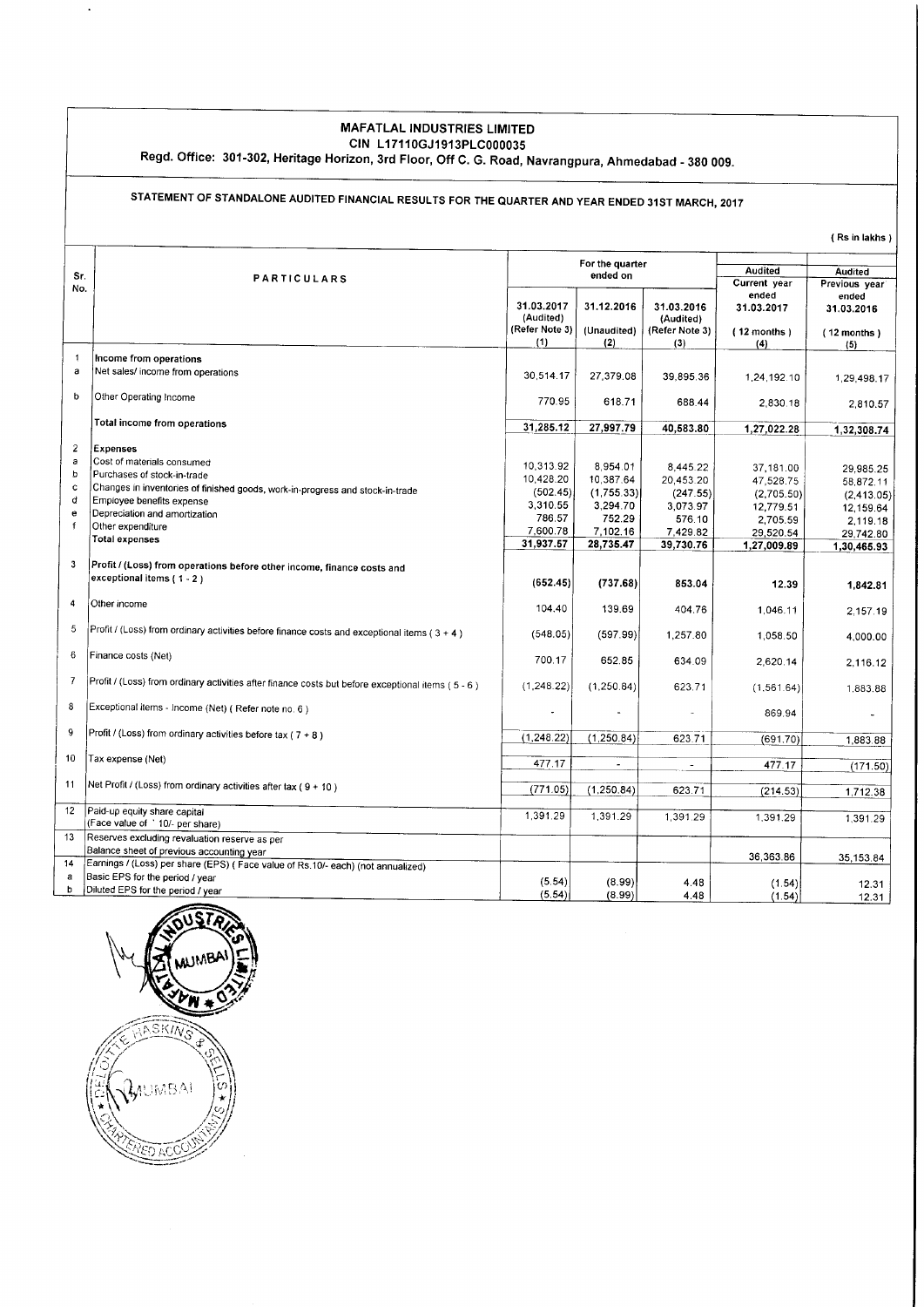# NOTES:

 $\begin{pmatrix} \mathcal{S} & \mathcal{S} \ \mathcal{S} & \mathcal{S} \end{pmatrix}$  $\sqrt{\omega}$ 

 $\sqrt{2}$ ,'.s\/  $\lesssim$ e $\gg$ 

f

.<br>j

 $(w_{\text{max}})$  $\mathbb{Z}_{N} \left( \mathbb{Z} \right)$ 

 $\lambda$ 

9;t

\*\*\*

 $\left(\begin{matrix} \begin{matrix} \begin{matrix} 0 \\ C \end{matrix} \end{matrix} \begin{matrix} \begin{matrix} C \end{matrix} \end{matrix} \begin{matrix} \begin{matrix} C \end{matrix} \end{matrix} \begin{matrix} \begin{matrix} \begin{matrix} C \end{matrix} \end{matrix} \end{matrix} \begin{matrix} \begin{matrix} C \end{matrix} \end{matrix} \begin{matrix} \begin{matrix} \begin{matrix} C \end{matrix} \end{matrix} \end{matrix} \begin{matrix} \begin{matrix} \begin{matrix} C \end{matrix} \end{matrix} \end{matrix} \begin{matrix} \begin{matrix} \begin{matrix} C \end{matrix} \end{matrix} \end{matrix} \begin$ 

i/3/

 $k$  $\sqrt{45}$ K $\sqrt{}}$ 

( Rs in lakhs )

|                | <b>Standalone Statement of Assets and Liabilities</b> | Standalone  |            |  |  |
|----------------|-------------------------------------------------------|-------------|------------|--|--|
|                | <b>Particulars</b>                                    | As at       | As at      |  |  |
|                |                                                       | 31.03.2017  | 31.03.2016 |  |  |
|                |                                                       | (Unaudited) | (Audited)  |  |  |
| A              | <b>EQUITY AND LIABILITIES</b>                         |             |            |  |  |
| 1              | Shareholders' funds                                   |             |            |  |  |
|                | (a) Share capital                                     | 1,391.22    | 1,391.22   |  |  |
|                | (b) Reserves and surplus                              | 36,149.33   | 36,363.86  |  |  |
|                | Sub-total - Shareholders' funds                       |             |            |  |  |
|                |                                                       | 37,540.55   | 37,755.08  |  |  |
| $\overline{2}$ | <b>Non-current liabilities</b>                        |             |            |  |  |
|                | (a) Long-term borrowings                              | 9,779.65    | 6,588.56   |  |  |
|                | (b) Deferred tax liabilities (Net)                    |             | 477.17     |  |  |
|                | (c) Other Long term liabilities                       | 356.09      | 358.91     |  |  |
|                | (d) Long-term provisions                              | 452.65      | 479.43     |  |  |
|                | Sub-total - Non-current liabilities                   | 10,588.39   | 7,904.07   |  |  |
|                |                                                       |             |            |  |  |
| 3              | <b>Current liabilities</b>                            |             |            |  |  |
|                | (a) Short-term borrowings                             | 10,972.16   | 14,223.49  |  |  |
|                | (b) Trade payables                                    | 25,785.33   | 27,310.37  |  |  |
|                | (c) Other current liabilities                         | 7,894.58    | 4,570.67   |  |  |
|                | (d) Short-term provisions                             | 1,115.56    | 1,523.23   |  |  |
|                | Sub-total - Current liabilities                       | 45,767.63   | 47,627.76  |  |  |
|                | TOTAL - EQUITY AND LIABILITIES                        | 93,896.57   | 93,286.91  |  |  |
|                |                                                       |             |            |  |  |
| В              | <b>ASSETS</b>                                         |             |            |  |  |
| 1              | Non-current assets                                    |             |            |  |  |
|                | (a) Fixed assets                                      | 29,717.02   | 22,256.58  |  |  |
|                | (b) Non-current investments                           | 5,801.72    | 4,794.09   |  |  |
|                | (c) Long-term loans and advances                      | 5,083.04    | 6,341.17   |  |  |
|                | (d) Other non current assets                          | 736.05      | 678.30     |  |  |
|                | Sub-total - Non-current assets                        | 41,337.83   | 34,070.14  |  |  |
| $\overline{2}$ | <b>Current assets</b>                                 |             |            |  |  |
|                | (a) Current investments                               |             |            |  |  |
|                | (a) Inventories                                       | 419.57      |            |  |  |
|                | (b) Trade receivables                                 | 18,073.90   | 15,310.38  |  |  |
|                | (c) Cash and cash equivalents                         | 28,076.40   | 31,196.43  |  |  |
|                | (d) Short-term loans and advances                     | 1,687.37    | 9,946.82   |  |  |
|                | (e) Other current assets                              | 4,100.43    | 2,311.76   |  |  |
|                |                                                       | 201.07      | 451.38     |  |  |
|                | Sub-total - Current assets                            | 52,558.74   | 59,216.77  |  |  |
|                |                                                       |             |            |  |  |
|                | <del>T</del> OTAL - ASSETS                            | 93,896.57   | 93,286.91  |  |  |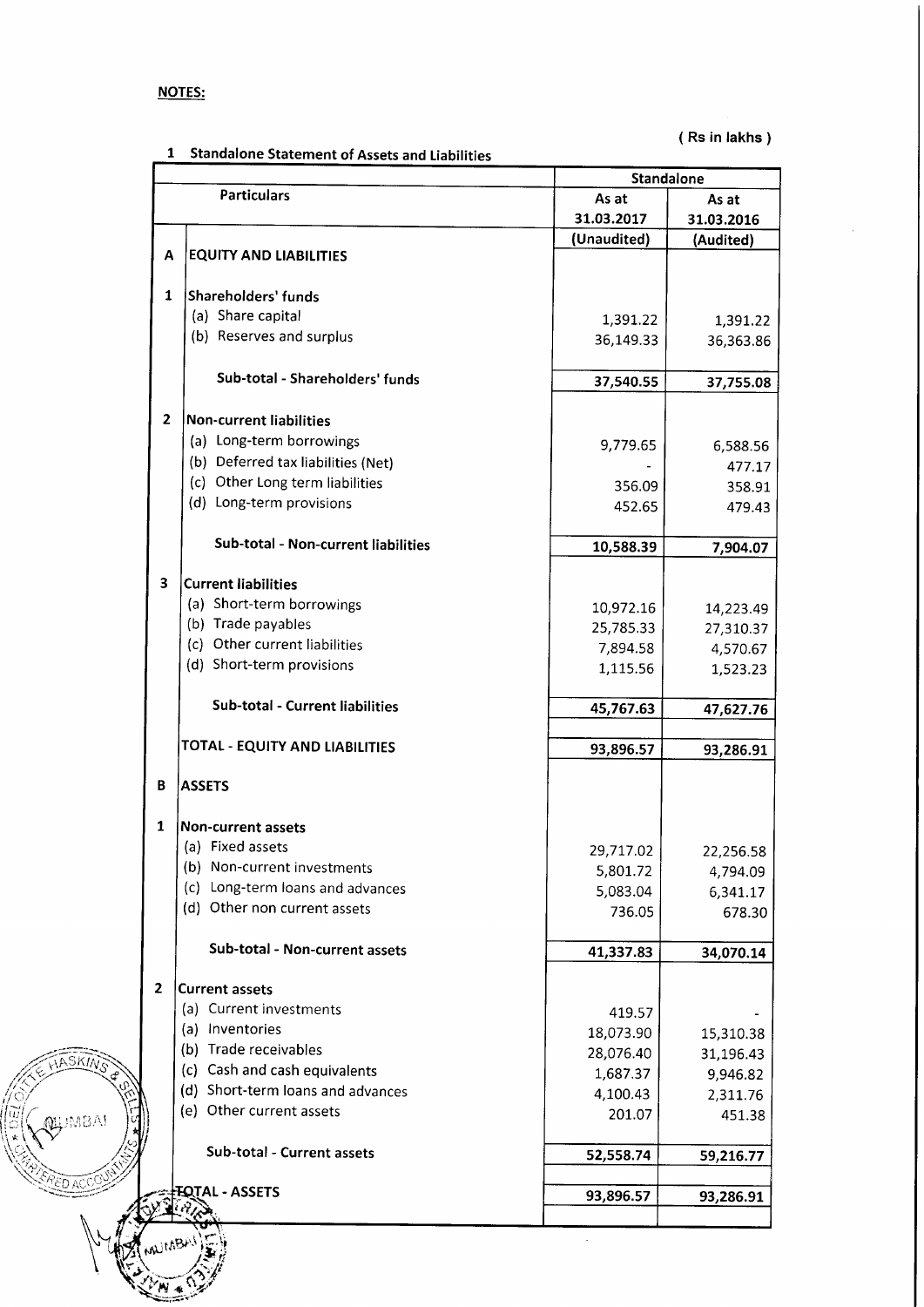#### **NOTES**

- The above results have been reviewed by the Audit committee and approved by the Board of Directors at its meeting held on 5th May 2017. 2.
- Figures for the quarter ended  $31^{st}$  March 2017 and  $31^{st}$  March 2016 are the balancing figures between the audited figures in respect of the full financial year and the published year to date figures upto the third qua 3.
- The Board of Directors have recommended a dividend of Rs. 2/- per share @ 20% on 13,912,886 equity shares of face value of Rs. 10/- each for the year ended on 31<sup>st</sup> March. 2017. 4.
- $5.$ Due to inadequacy of profit, the managerial remuneration aggregating to Rs.406.26 lakhs, paid to Shri Aniruddha<br>Deshmukh, Managing Director & Chief Executive Officer (Professional Director), Shri Priyavrata H. Mafatlal<br>(Ex
- 6. As part of an agreement executed amongst the Promoters, their family members, family trusts & companies including the three listed entities of Arvind Mafatlal Group and approved by the Board of Directors of the Company Limited during the year. The profit arising out of divestment of such long term investments amounting to<br>Rs.1,337.09 lakhs (net) is disclosed as part of "Exceptional items (net)". Also, during the year, the Company has<br>inc
- 7. As reported earlier, the Company has filed Writ Petition No.2982/2016 in the Hon'ble Bombay High Court challenging the demand notice of Rs.454.35 crores (in respect of Development Agreement dated 17.6.2011 entered into ("the said land") and as per the said notification, the Company would be eligible to get non-cash compensation<br>in lieu thereof. The Collector claims to have handed over possession of the said reserved land to MCGM during the pendency of proceedings. The Company had filed Notice of Motion No. 5 of 2017 in the Writ Petition<br>No.2982 of 2016 for handing over possession of the said Land to the MCGM under direction of the Court and the claim of the Collector has been challenged by the Company before the Court. The Hon'ble High Court has accordingly by its orders dated 16.03.2017, 13.04.2017 and 28.04.2017 directed status quo to be maintained. The Com bringing subsequent acts of the Collector and MCGM on record. All interim reliefs granted earlier by the Hon'ble High Court are continuing till further orders.
- The Company is primarily engaged in the business of "textiles" which, in the context of Accounting Standard (AS 17) on "Segment Reporting", constitutes a single reportable segment.



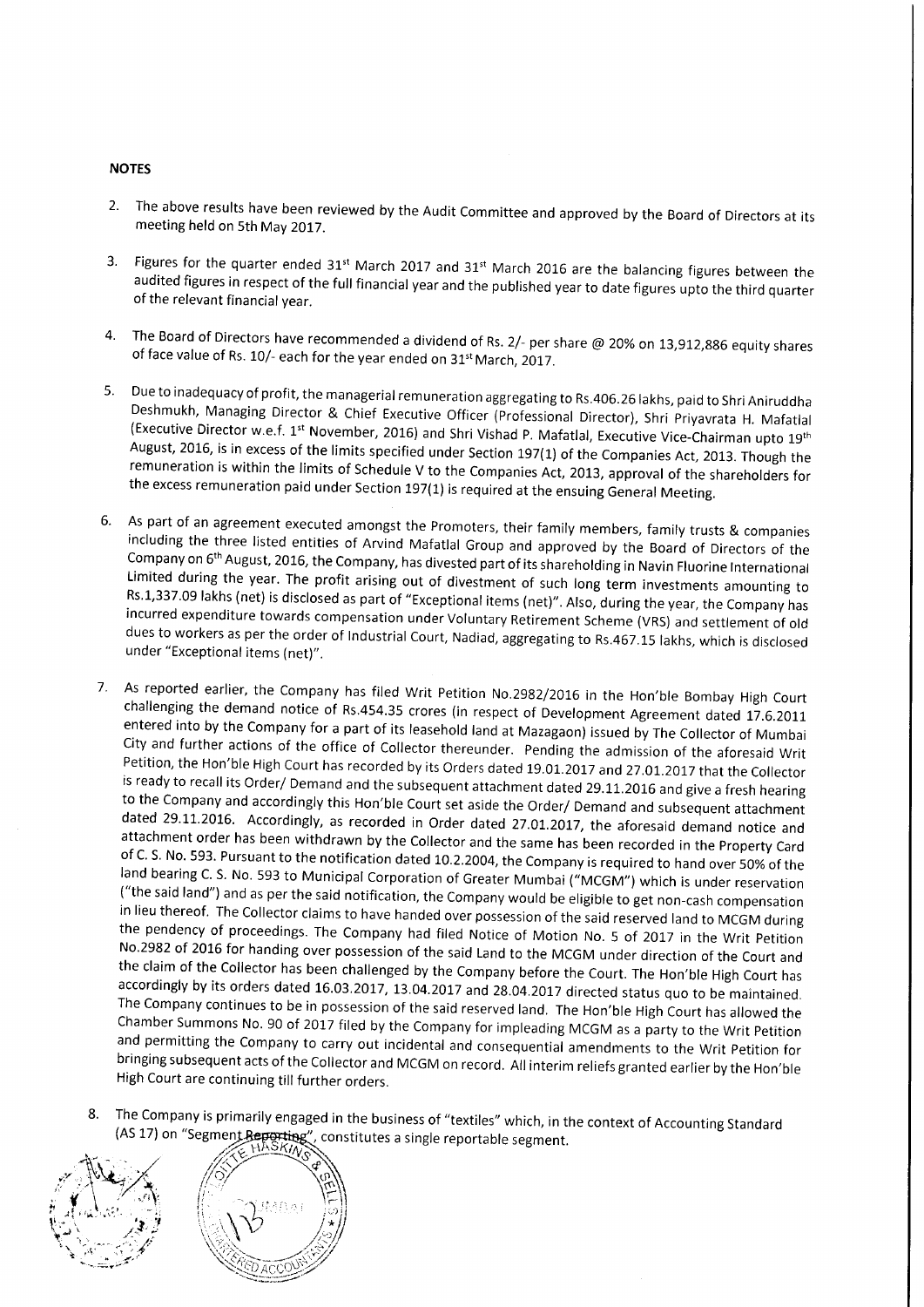9. Figures pertaining to the previous year have been rearranged/regrouped, reclassified and restated, wherever considered necessary, to make them comparable with those of the current period.

> For and on behalf of the Board, For MAFATLAL INDUSTRIES LIMITED

thung.

H. A. MAFATLAL CHAIRMAN



Place: Mumbai Date: 5<sup>th</sup> May, 2017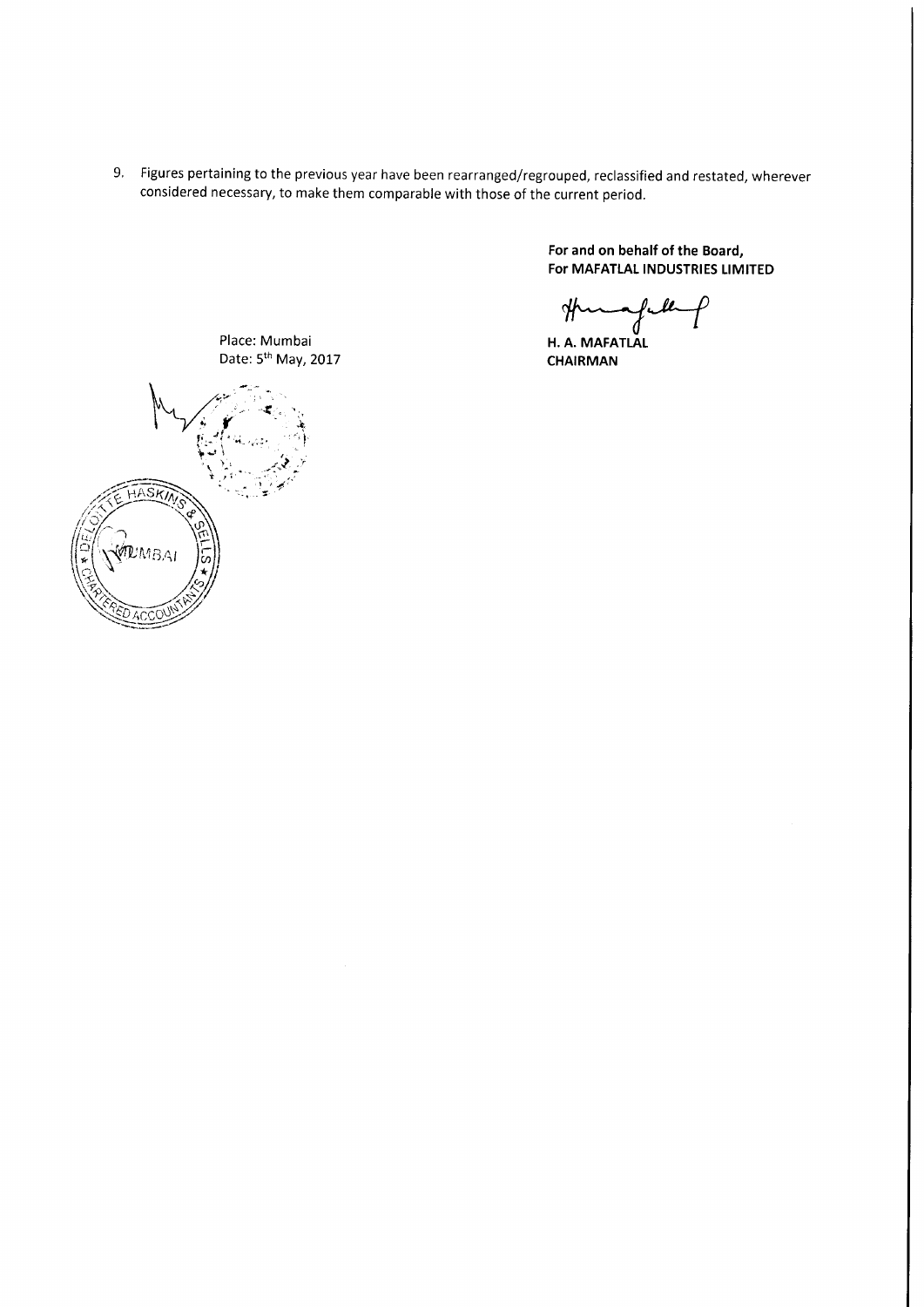# **Deloitte** Haskins & Sells

 $\bigtriangleup_{\omega}$  if

i ;j Chartered Accountants Tower 3, 27th - 32nd Floor lndiabulls Finance Centre Elphinstone Mill Compound Senapati Bapat Marg Elphinstone (W) Mumbai - 400 013, India

Iel: +91 (022) 6185 4000 Fax: +91(022) 6185 4501/4601

### INDEPENDENT AUDITOR'S REPORT TO THE BOARD OF DIRECTORS OF MAFATLAL INDUSTRIES LIMITED

- We have audited the accompanying Statement of Standalone Financial Results of 1. **MAFATLAL INDUSTRIES LIMITED** ("the Company"), for the year ended  $31<sup>st</sup>$ March, 2017 ("the Statement"), being submitted by the Company pursuant to the requirement of Regulation 33 of the SEBI (Listing Obligations and Disclosure Requirements) Regulations, 2015,
- This Statement, which is the responsibility of the Company's Management and 2. approved by the Board of Directors, has been compiled from the related standalone financial statements which has been prepared in accordance with the Accounting Standards prescribed under Section 133 of the Companies Act, 2013, read with relevant rules issued thereunder and other accounting principles generally accepted in India. Our responsibility is to express an opinion on the Statement based on our audit of such standalone financial statements, in which are incorporated the Returns for the year ended on that date audited by the branch auditors of the Company's branches located at Ahmedabad and Nadiad.
- 3. We conducted our audit in accordance with the Standards on Auditing issued by the Institute of Chartered Accountants of India. Those Standards require that we comply with ethical requirements and plan and perform the audit to obtain reasonable assurance about whether the Statement is free from material misstatement.

An audit involves performing procedures to obtain audit evidence about the amounts and the disclosures in the Statement, The procedures selected depend on the auditor's judgment, including the assessment of the risks of material misstatement of the Statement, whether due to fraud or error. In making those risk assessments, the auditor considers internal control relevant to the Company's preparation and fair presentation of the Statement in order to design audit procedures that are appropriate in the circumstances, but not for the purpose of expressing an opinion on the effectiveness of the Company's internal control. An audit also includes evaluating the appropriateness of the accounting policies used and the reasonableness of the accounting estimates made by the Management, as well as evaluating the overall presentation of the Statement.

We believe that the audit evidence obtained by us and the audit evidence obtained by the branch auditors in terms of their reports referred to in the paragraph 6 below, is sufficient and appropriate to provide a basis for our audit opinion.

- 4. In our opinion and to the best of our information and according to the explanations given to us, and based on the consideration of the audit reports received from the Branch Auditors referred to in paragraph 5 below, the Statement:
	- (i) is presented in accordance with the requirements of Regulation 33 of the SEBI (Listing Obligations and Disclosure Requirements) Regulations, 2015; and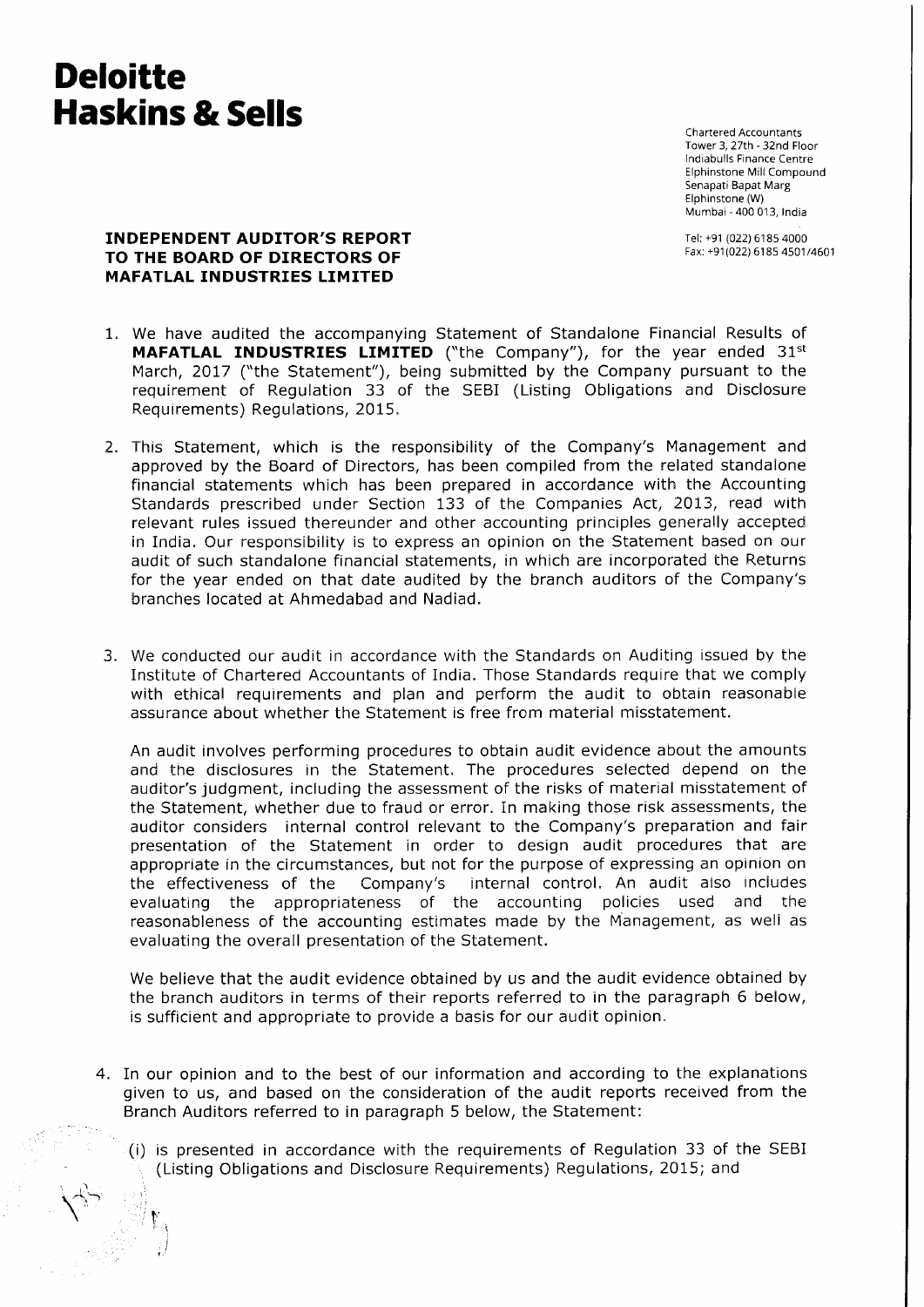- (ii) gives a true and fair view in conformity with the aforesaid Accounting Standards<br>and other accounting principles generally accepted in India of the net loss and<br>other financial information of the Company for the year
- 5. We did not audit the financial information of two branches included in the standalone of Rs.31,342.78 financial statements of the Company whose financial information reflect total assets lakhs for the year ended on that date, as considered in the standalone financial branch auditors whose reports have been furnished to us, and our opinion in so far statements. The financial information of these branches have been audited by the as branch auditors whose reports have been furnished to us, and our opinion in so far<br>as it relates to the amounts and disclosures included in respect of these branches, is<br>based solely on the report of such branch auditors.

Our opinion is not modified in respect of this matter.

6. The Statement includes the results for the Quarter ended  $31^{st}$  March, 2017 being the balancing figure between audited figures is published balancing figure between audited figures in respect of the full financial year and the published year to date figures up to the third quarter of the current financial year which were subject to limited review by us.

> For DELOITTE HASKINS & SELLS Chartered Accountants (Firm's Registration No. 117364W)

MUMBAi, 5th May, 2017

Ketan Vora Partner (Membership No. 100459)

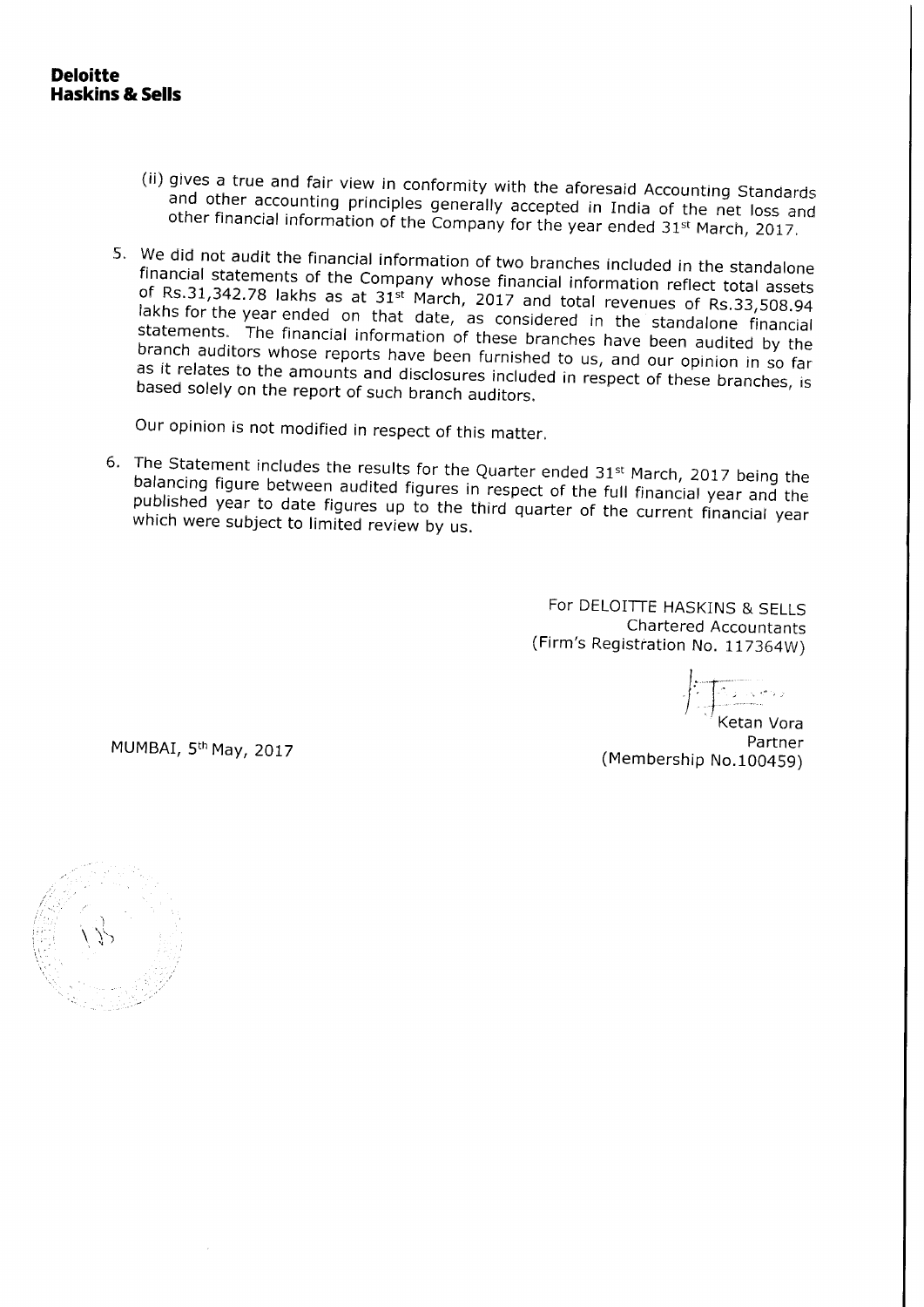#### MAFATLAL INDUSTRIES LIMITED CIN L17110GJ1913PLC000035

Regd. Office: 301-302, Heritage Horizon, 3rd Floor, Off C. G. Road, Navrangpura, Ahmedabad - 380 009.

PART <sup>I</sup> STATEMENT OF CONSOLIDATED AUDITED RESULTS FOR THE YEAR ENDED 31ST MARCH. 2017 ( Rs in lakhs ) **Consolidated** Audited Audited PARTICULARS Current year Previous year ended ended 31-Mar-2017 31-Mar-2016 ( 12 months ) ( 12 months )  $(1)$  $(2)$ 1 Income from operations a Net sales/ income from operations 1,24,192.10 1.29,498.17 b Other Operating Income 2,830 18 2,810 57 Total income from operations 1,27,022.28 1,32,308.74 2 Expenses (a) Cost of materials consumed 37,181.00 29,985.25 (b) Purchases of stock-in-trade 47,528.75 58,872.11 (c) Changes in inventories of finished goods, work-in-progress and stock-in-trade  $(2,705.50)$ (2,413 05) (d) Employee benefits expense (Net) 12,790.87 12,178.08 (e) Depreciation and amortization 2,705.59 2,119.18 (f) Other expenditure 29,s36.35 29,740.03 Total expenses 1.27.037.06 1,30,481.60 3 Profit / (Loss) from Operations before other Income, finance costs and exceptional Items (1 - 2) (14.78) 1,827.14 4 Other Income 1,073.28 2,172.86 5 Profit / (Loss) from ordinary activities before finance costs and exceptional items (3 + 4) 1,058.50 4,000.00 6 Finance costs (Net) 2,620.14 2,116.12 7 Profit / (Loss) from ordinary activities after finance costs but before exceptional items (5 - 6) (1,561.64) 1,883.88 8 Exceptional items - Income (Net) ( Refer note no. 5 ) 869.94 9 Profit / (Loss) from ordinary activities before tax ( $7 + 8$  )  $(691.70)$ 1,883.88 10 Tax Expense (Net) 477.17  $(171.50)$ 11 Net Profit / (Loss) from ordinary activities after tax (9+10)  $(214.53)$  1.712.38 12 Share of (loss) of Associate 13 Minority interest 14 Profit / (Loss) after taxes, minority interest and share of profit of associates (net)  $(214.53)$  1,712.38 15 Paid-up equity share capital and the control of the control of the control of the control of the control of the control of the control of the control of the control of the control of the control of the control of the co (Face value of Rs. 10/- per share) 16 Reserves excluding revaluation reserve as per Balance sheet of previous accounting year 36,202.79 34,992.77 17 Earnings per share (EPS) ( Face value of Rs.10/- each) (not annualized) a Basic and diluted EPS before extraordinary items (1.54) 12.31 Basic and diluted EPS after extraordinary items o  $(1.54)$ 12.31 See accompanying notes to the Financial Results

,-'.rf  $\sim$  l  $\sim$  $\downarrow$  $r_{\rm s}$  ,  $r_{\rm i}$  ,  $\star$  .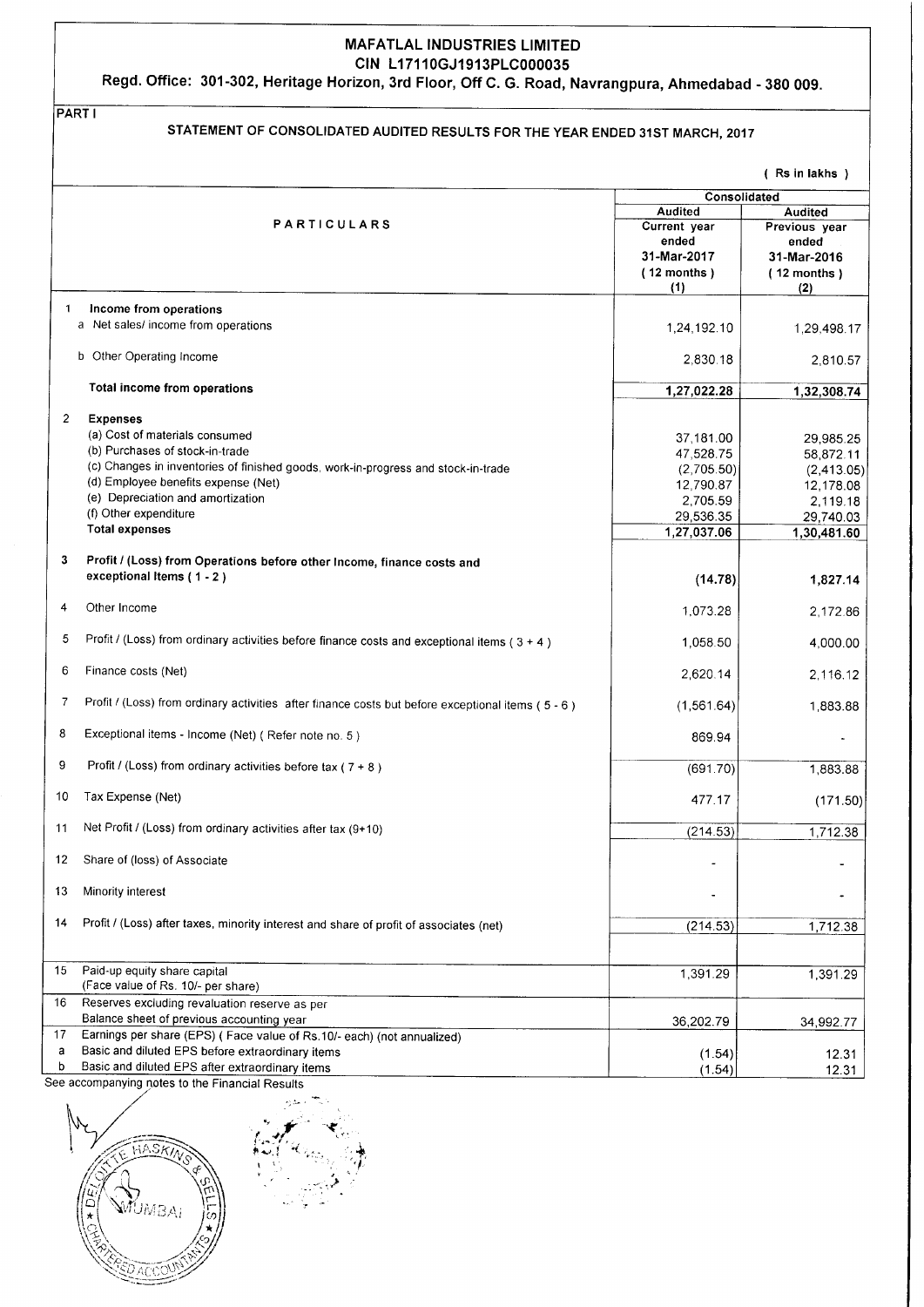| <b>NOTE:</b> |  |    |
|--------------|--|----|
|              |  | J. |

**FIASKM** 

itti HASKING PIP

 $\sum_{i=1}^{n}$  MUMBAI

 $\widetilde{\mathcal{Q}}$  ACCOUN

 $\breve{\leq} \varphi$  $\sqrt{\tilde{c}}$  $4I = \left(\frac{1}{2}\right)$ 

./:?/" " - **i**v<sup>i</sup><br>"

> lS. a (

1 Consolidated Statement of Assets and Liabilities

( Rs in lakhs )

|                | <b>Particulars</b>                  |                | Consolidated       |  |  |
|----------------|-------------------------------------|----------------|--------------------|--|--|
|                |                                     | As at          | As at              |  |  |
|                |                                     | 31/03/2017     | 31/03/2016         |  |  |
| А              | <b>EQUITY AND LIABILITIES</b>       | <b>Audited</b> | <b>Audited</b>     |  |  |
|                |                                     |                |                    |  |  |
| $\mathbf{1}$   | Shareholders' funds                 |                |                    |  |  |
|                | (a) Share capital                   | 1,391.22       | 1,391.22           |  |  |
|                | (b) Reserves and surplus            | 35,988.25      | 36,202.79          |  |  |
|                |                                     |                |                    |  |  |
|                | Sub-total - Shareholders' funds     | 37,379.47      | 37,594.01          |  |  |
| $\overline{2}$ | <b>Minority interest</b>            |                |                    |  |  |
| 3              | <b>Non-current liabilities</b>      |                |                    |  |  |
|                | (a) Long-term borrowings            | 9,779.65       |                    |  |  |
|                | (b) Deferred tax liabilities (Net)  |                | 6,588.56<br>477.17 |  |  |
|                | (c) Other Long term liabilities     | 356.09         |                    |  |  |
|                | (d) Long-term provisions            | 452.93         | 358.91<br>483.12   |  |  |
|                |                                     |                |                    |  |  |
|                | Sub-total - Non-current liabilities | 10,588.67      | 7,907.76           |  |  |
| 4              | <b>Current liabilities</b>          |                |                    |  |  |
|                | (a) Short-term borrowings           | 10,972.16      | 14,223.49          |  |  |
|                | (b) Trade payables                  | 25,849.09      | 27,334.42          |  |  |
|                | (c) Other current liabilities       | 7,900.59       | 4,571.29           |  |  |
|                | (d) Short-term provisions           | 1,115.83       | 1,523.23           |  |  |
|                | Sub-total - Current liabilities     | 45,837.67      | 47,652.43          |  |  |
|                | TOTAL - EQUITY AND LIABILITIES      | 93,805.81      | 93,154.20          |  |  |
| в              | <b>ASSETS</b>                       |                |                    |  |  |
|                |                                     |                |                    |  |  |
| 1              | <b>Non-current assets</b>           |                |                    |  |  |
|                | (a) Fixed assets                    | 29,720.04      | 22,259.48          |  |  |
|                | (b) Non-current investments         | 5,641.85       | 4,642.59           |  |  |
|                | (c) Long-term loans and advances    | 5,083.35       | 6,341.38           |  |  |
|                | (d) Other non current assets        | 736.05         | 678.30             |  |  |
|                | Sub-total - Non-current assets      | 41,181.29      | 33,921.75          |  |  |
| 2              | <b>Current assets</b>               |                |                    |  |  |
|                | (a) Current investments             | 419.57         |                    |  |  |
|                | (b) Inventories                     | 18,073.90      | 15,310.38          |  |  |
|                | (c) Trade receivables               | 28,122.41      | 31,193.35          |  |  |
|                | (d) Cash and cash equivalents       | 1,697.33       | 9,957.02           |  |  |
|                | (e) Short-term loans and advances   | 4,110.24       | 2,320.32           |  |  |
|                | (f) Other current assets            | 201.07         | 451.38             |  |  |
|                | Sub-total - Current assets          | 52,624.52      | 59,232.45          |  |  |
|                | <b>IQTAL - ASSETS</b>               | 93,805.81      | 93,154.20          |  |  |
| dus            |                                     |                |                    |  |  |
| MUMBAI         |                                     |                |                    |  |  |
|                |                                     |                |                    |  |  |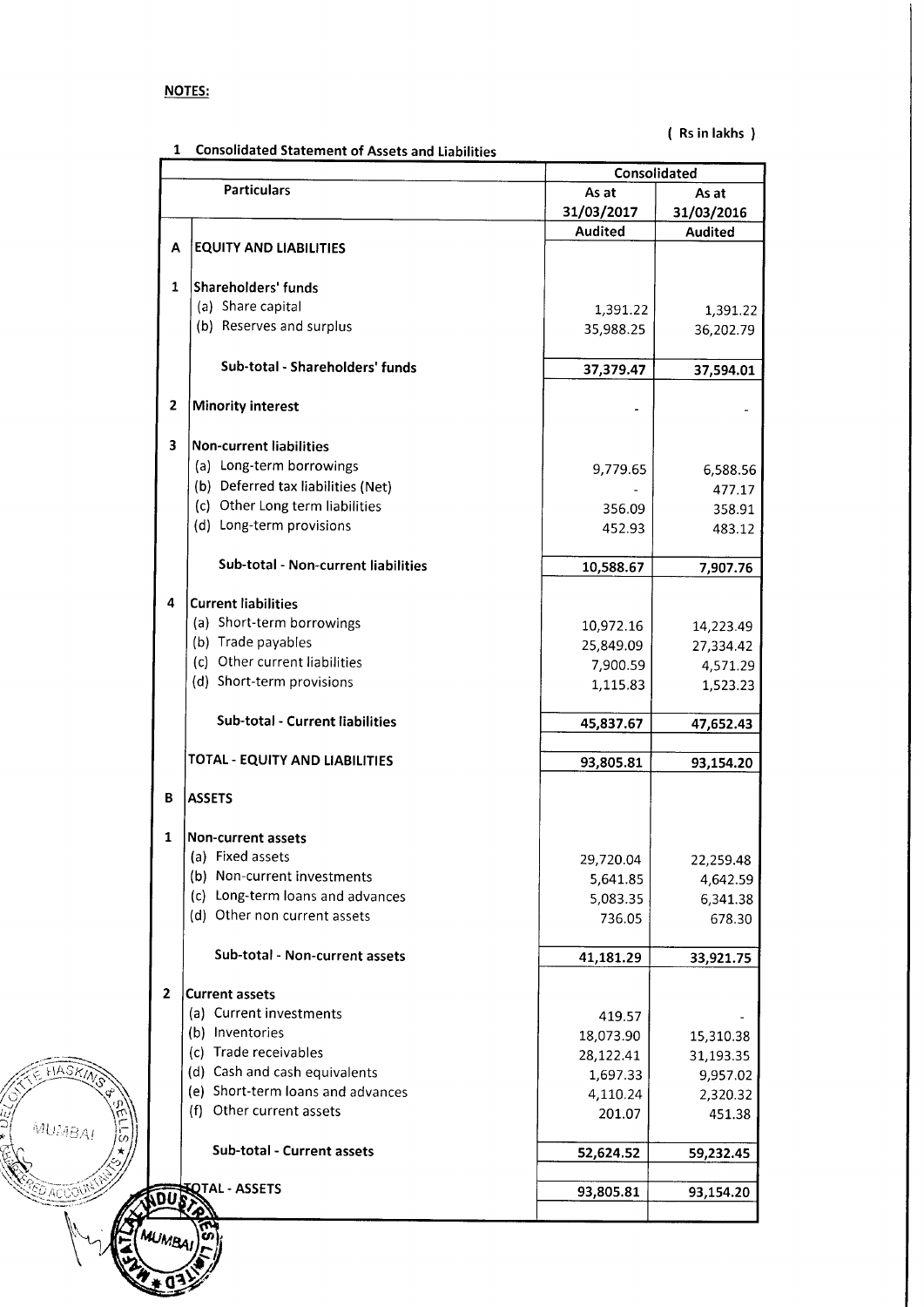#### **NOTES**

- 2' The above results have been reviewed by the Audit committee and approved by the Board of Directors at its held on 5th May 2017. meeting held on 5th May 2017.
- 3. The Board of Directors have recommended a dividend of Rs. 2/- per share @ 20% on 13,912,886 equity shares<br>19 of face value of Rs. 10/- each for the year ended on 31<sup>st</sup> March, 2017. of face value of Rs. 10/- each for the year ended on 31<sup>st</sup> March, 2017.
- 4. Due to inadequacy of profit, the managerial remuneration aggregating to Rs.406.26 lakhs, paid to Shri Aniruddha<br>Deshmukh, Managing Director & Chief Executive Officer (Professional Director), Shri Priyavrata H. Mafatlal August, 2016, is in excess of the limits specified under Section 197(1) of the Companies Act, 2013. Though the (Executive Director w.e.f. 1<sup>st</sup> November, 2016) and Shri Vishad P. Mafatlal, Executive Vice-Chairman upto 19<sup>th</sup> remuneration August, 2016, is in excess of the limits specified under Section 197(1) of the Companies Act, 2013. Though the<br>remuneration is within the limits of Schedule V to the Companies Act, 2013, approval of the shareholders for<br>th
- 5. As part of an agreement executed amongst the Promoters, their family members, family trusts & companies including the three listed entities of Arvind Mafatlal Group and approved by the Board of Directors of the Company Rs.1,337.09 Limited during the year. The profit arising out of divestment of such long term investments amounting to<br>Rs.1,337.09 lakhs (net) is disclosed as part of "Exceptional items (net)". Also, during the year, the Company has<br>inc
- 6. As reported earlier, the Company has filed Writ Petition No.2982/2016 in the Hon'ble Bombay High Court challenging the demand notice of Rs.454.35 crores (in respect of Development Agreement dated 17.6.2011 entered into Petition, the Hon'ble High Court has recorded by its Orders dated 19.01.2017 and 27.01.2017 that the Collector<br>is ready to recall its Order/ Demand and the subsequent attachment dated 29.11.2016 and give a fresh hearing<br>to ("the said land") and as per the said notification, the Company would be eligible to get non-cash compensation in lieu thereof. The Collector claims to have handed over possession of the said reserved land to MCGM during No.2982 of 2016 for handing over possession of the said Land to the MCGM under direction of the Court and<br>the claim of the Collector has been challenged by the Company before the Court. The Hon'ble High Court has<br>according chamber The Company continues to be in possession of the said reserved land. The Hon'ble High Court has allowed the<br>Chamber Summons No. 90 of 2017 filed by the Company for impleading MCGM as a party to the Writ Petition<br>and permit High Court are continuing till further orders. and permitting the Company to carry out incidental and consequential amendments to the Writ Petition for<br>bringing subsequent acts of the Collector and MCGM on record. All interim reliefs granted earlier by the Hon'ble
- 7. The Company is primarily engaged in the business of "textiles" which, in the context of Accounting Standard<br>(AS 17) on "Segment Reporting", constitutes a single reportable segment.

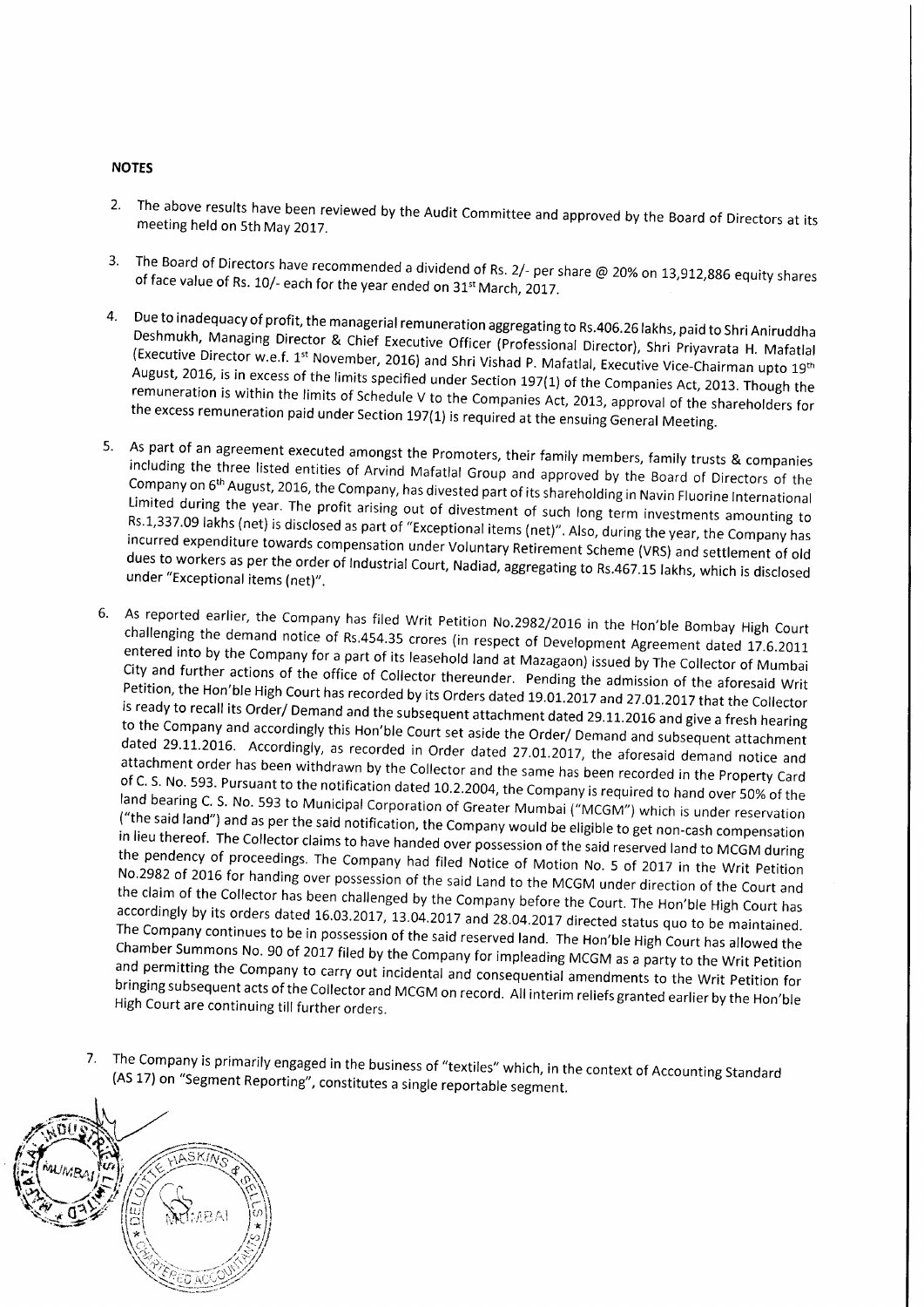8. Figures pertaining to the previous year have been rearranged/regrouped, reclassified and restated, wherever considered necessary, to make them comparable with those of the current period.

> For and on behalf of the Board, For MAFATLAL INDUSTRIES LIMITED

things

H. A. MAFATLAL **CHAIRMAN** 



Place: Mumbai Date: 5<sup>th</sup> May, 2017

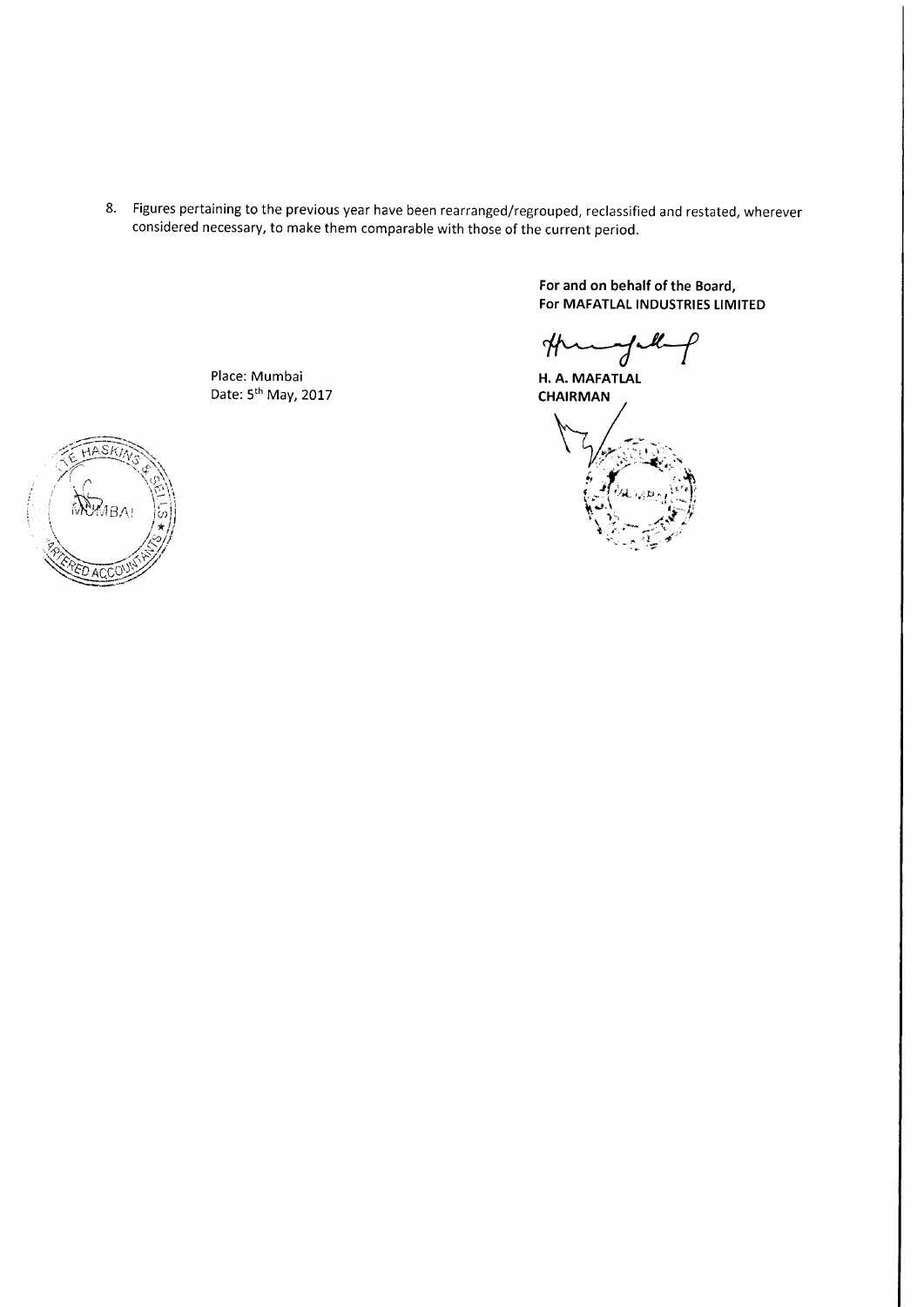# **Deloitte** Haskins & Sells

 $: \frac{1}{\sqrt{2\pi n}}$ 

 $\lesssim$ 

1.i.' 'ii,

/ A.MS & S.

.' .i.

 $\mathbb{Z}_2$ 

-

Chartered Accountants Indiabulls Finance Centre, Tower 3, 27th-32nd Floor, Senapati Bapat Marg, Elphinstone Road (West), Mumbai - 400 013, Maharashtra, India

Tel: +91 22 6185 4000 Fax: +91 22 6185 4101

# INDEPENDENT AUDITORS' REPORT TO THE BOARD OF DIRECTORS OF **MAFATLAL INDUSTRIES LIMITED**

- 1. We have audited the accompanying Statement of Consolidated Financial Results of Mafatlal Industries Limited ("the Holding Company") and its subsidiary (the Holding Company and its subsidiary together referred to as "the Group") and its jointly controlled entity for the year ended 31<sup>st</sup> March, 2017 ("the Statement"), in which are incorporated the Returns for the year ended on that date audited by the branch auditors of the branches of the Group located at Ahmedabad and Nadiad, being submitted by the Holding Company pursuant to the requirement of Regulation 33 of the SEBI (Listing Obligations and Disclosure Requirements) Regulations, 2015. This Statement, which is the responsibility of the Holding Company's Management and approved by the Board of Directors, has been compiled from the related consolidated financial statements which is in accordance with the Accounting Standards prescribed under Section 133 of the Companies Act, 2013, read with relevant rules issued thereunder and other accounting principles generally accepted in India. Our responsibility is to express an opinion on the statement based on our audit of such consolidated financial statements.<br>2. We conducted our audit in accordance with the Standards on Auditing issued by the
- 2. We conducted our audit in accordance with the Standards on Auditing<br>Institute of Chartered Accountants of India. Those Standards require that we comply with ethical requirements and plan and perform the audit to obtain reasonable assurance about whether the Statement is free from material misstatement.

An audit involves performing procedures to obtain audit evidence about the amounts and the disclosures in the Statement. The procedures selected depend on the auditor's judgment, including the assessment of the risks of material misstatement of the statement, whether due to fraud or error. In making those risk assessments, the auditor considers internal control relevant to the Holding company's preparation and fair presentation of the statement in order to design audit procedures that are fair presentation of the Statement in order to allege of expressing an opinion on<br>appropriate in the circumstances, but not for the purpose of expressing an opinion on the effectiveness of the Holding Company's internal control. An audit also includes evaluating the appropriateness of the accounting policies used and the reasonableness of the accounting estimates made by the Management, as well as evaluating the overall presentation of the Statement.

we believe that the audit evidence obtained by us and the audit evidence obtained by the branch auditors and other auditors in terms of their reports referred to in paragraph 4 below, is sufficient and appropriate to provide a basis for our audit opinion.

- 3. In our opinion and to the best of our information and according to the explanations given to us, and based on the consideration of the reports of the other auditors on separate financial statements and the other financial information of branches and subsidiary referred to in paragraphs 4 below, the Statement:
	- a. includes the results of the subsidiary, Mafatlal Services Limited;
	- b. is presented in accordance with the requirements of Regulation 33 of the SEBI  $\mathcal{N}$ (Listing Obligations and Disclosure Requirements) Regulations, 2015; and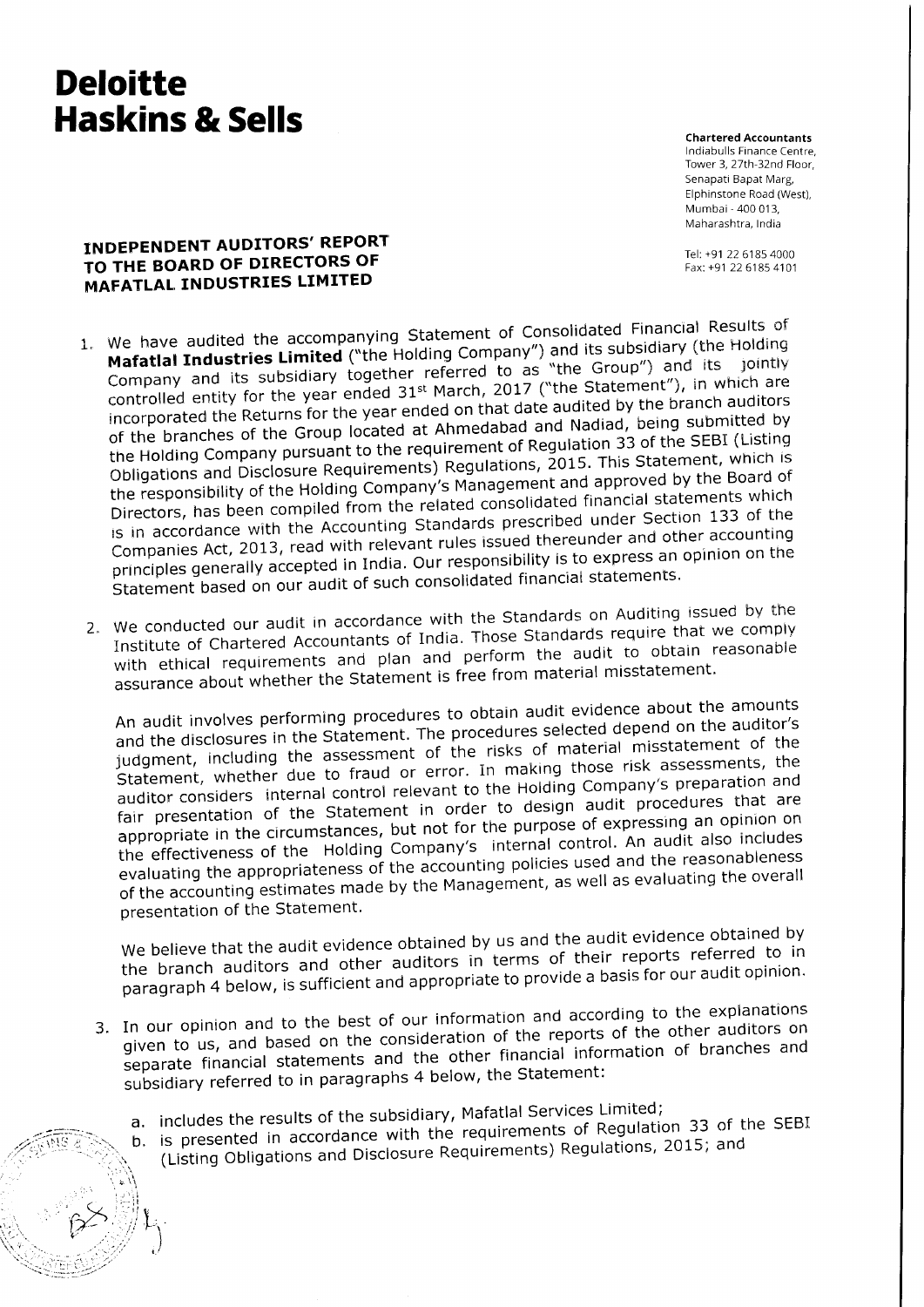- c. gives a true and fair view in conformity with the aforesaid Accounting Standards<br>and other accounting principles generally accepted in India of the net loss and other<br>financial information of the Group for the year end
- 4. We did not audit the financial information of two branches included in the standalone financial statements of the company included in the Group whose financial information reflect total assets of Rs.31,342.78 lakhs as auditors.

We did not audit the financial statement of one subsidiary, included in the consolidated financial results, whose financial statement reflect total assets of Rs.50.49 lakhs as at 31<sup>st</sup> March, 2017, total revenues of Rs.2 auditors.

our opinion on the Statement is not modified in respect of the above matters with respect to our reliance on the reports of the branch auditors and other auditors.

5. The consolidated financial results includes the unaudited financial statement of a jointly controlled entity, whose financial statement reflect total assets of Rs.16.31 lakhs as at  $31<sup>st</sup>$  March, 2017, total revenue of Rs.Nil for the year ended  $31<sup>st</sup>$  March, 2017, and total profit after tax of Rs.Nil for the year ended  $31<sup>st</sup>$  March, 2017, as considered in the consolidated financial res

Our opinion on the Statement is not modified in respect of the above matter with respect to our reliance on the financial statements certified by the Management.

For DELOITTE HASKINS & SELLS Chartered Accountants (Firm's Registration No, 117364W)

t..  $\left\langle \frac{1}{2}, \frac{1}{2} \right\rangle$ Ketan Vora Partner (Membership No. 100459)